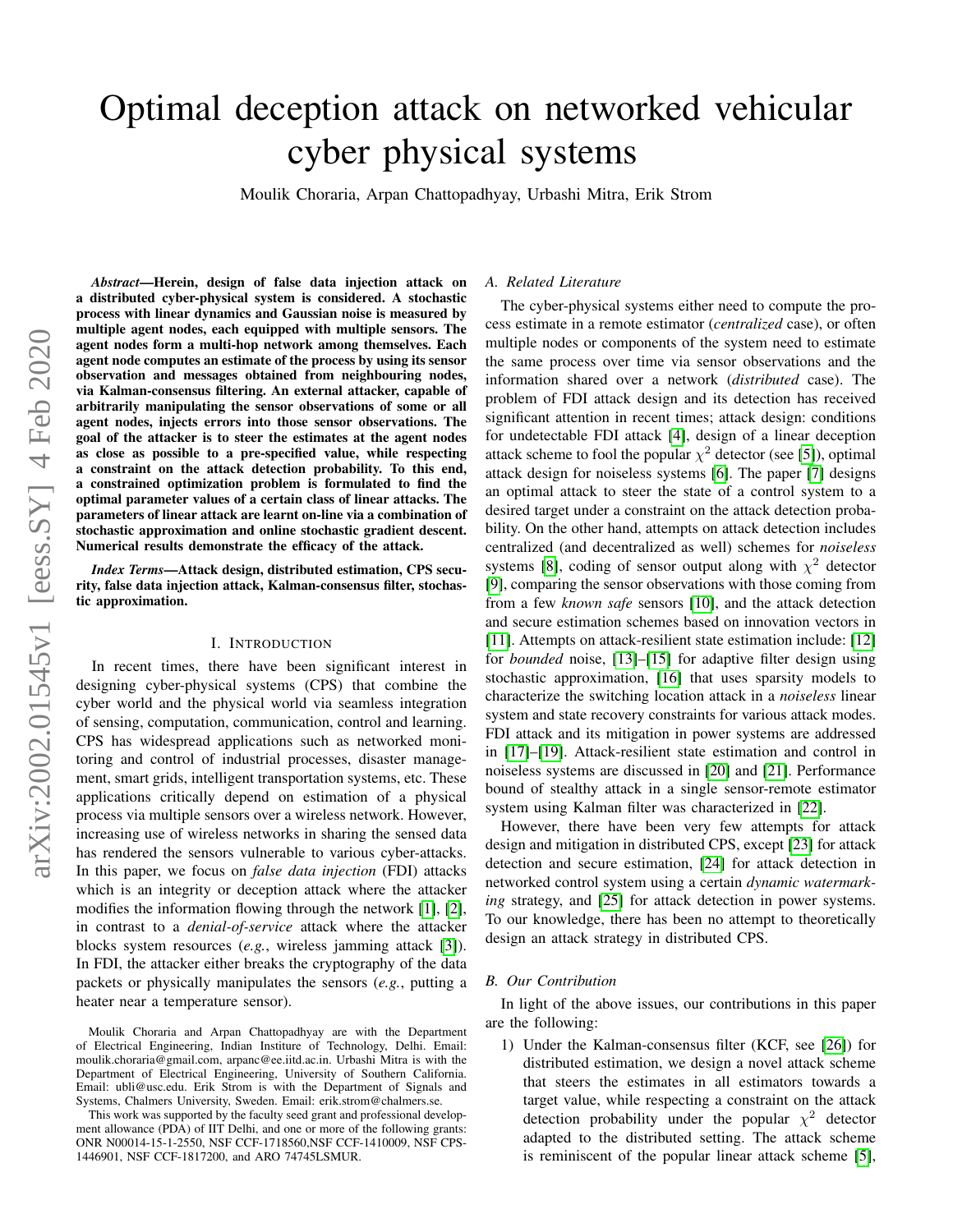but the novelty lies in online learning of the parameters in the attack algorithm via simultaneous perturbation stochastic approximation (SPSA, see [\[27\]](#page-5-22)). The attack algorithm, unlike the linear attack scheme of [\[5\]](#page-5-2), uses a non-zero mean Gaussian perturbation to modify the observation made at a node, and this non-zero mean is an affine function of the process estimate at a node. The optimization problem is cast as an online optimization problem, where SPSA is used for online stochastic gradient descent (see [\[28,](#page-5-23) Chapter 3]).

- 2) The constraint on attack detection probability is met by updating a Lagrange multiplier via stochastic approximation at a slower timescale.
- 3) Though the proposed algorithm involves on-line parameter learning, it can be used off-line to optimize the attack parameters which can then be used in real CPS.

# *C. Organization*

The rest of the paper is organized as follows. System model and the necessary background related to the problem are provided in Section [II.](#page-1-0) The attack design algorithm is developed in Section [III,](#page-2-0) and its performance in evaluated numerically in Section [IV.](#page-4-2) Conclusions are made in Section [V.](#page-4-3)

# II. SYSTEM MODEL AND BACKGROUND

<span id="page-1-0"></span>In this paper, bold capital letters, bold small letters and capital letters with caligraphic font will denote matrices, vectors and sets respectively.

### *A. Sensing and estimation model*

We consider a connected, multihop wireless network (see Figure [1\)](#page-1-1) of N agent nodes denoted by  $\mathcal{N} \doteq \{1, 2, \cdots, N\}.$ The set of neighbouring nodes of node k is denoted by  $\mathcal{N}_k$ , and let  $N_k \doteq |N_k|$ . There is a discrete-time stochastic process  $\{x(t)\}_{t\geq 0}$  (where  $x(t) \in \mathbb{R}^q$ ) which is a linear Gaussian process evolving as follows:

$$
\boldsymbol{x}(t+1) = \boldsymbol{A}\boldsymbol{x}(t) + \underbrace{\boldsymbol{w}(t)}_{\sim \mathcal{N}(\mathbf{0},\boldsymbol{Q})}
$$
(1)

where  $w(t)$  is zero-mean i.i.d. Gaussian noise.

Each agent node is equipped with one or more sensors who make some observation about the process. The vector observation received at node  $k$  at time  $t$  is given by:

$$
\boldsymbol{y}_k(t) = \boldsymbol{H}_k \boldsymbol{x}(t) + \underbrace{\boldsymbol{v}_k(t)}_{\sim \mathcal{N}(\mathbf{0}, \boldsymbol{R}_k)},
$$
(2)

where  $H_k$  is a matrix of appropriate dimension and  $v_k(t)$ is a Gaussian observation noise which is independent across sensors and i.i.d. across t.

At time t, each agent node  $k \in \mathcal{N}$  declares an estimate  $\hat{\boldsymbol{x}}^{(k)}(t)$  using Kalman consensus filtering (KCF, see [\[26\]](#page-5-21)) which involves the following sequence of steps:

- 1) Node k computes an intermediate estimate  $\bar{x}^{(k)}(t) =$  $A\hat{x}^{(k)}(t-1).$
- 2) Node k broadcasts  $\bar{x}^{(k)}(t)$  to all  $j \in \mathcal{N}_k$ .



Figure 1. False data injection attack in remote estimation.

<span id="page-1-1"></span>3) Node k computes its final estimate of the process as:

<span id="page-1-2"></span>
$$
\hat{\boldsymbol{x}}^{(k)}(t) = \bar{\boldsymbol{x}}^{(k)}(t) + \boldsymbol{G}_k(\boldsymbol{y}_k(t) - \boldsymbol{H}_k \bar{\boldsymbol{x}}^{(k)}(t)) \n+ \boldsymbol{C}_k \sum_{j \in \mathcal{N}_k} (\bar{\boldsymbol{x}}^{(j)}(t) - \bar{\boldsymbol{x}}^{(k)}(t))
$$
\n(3)

Here  $G_k$  and  $C_k$  are the Kalman and consensus gain matrices used by node  $k$ , respectively.

#### *B. False data injection (FDI) attack*

At time t, sensors associated to any subset of nodes  $A_t \subset \mathcal{N}$ can be under attack. A node  $k \in A_t$  receives an observation:

$$
\tilde{\boldsymbol{y}}_k(t) = \boldsymbol{H}_k \boldsymbol{x}(t) + \boldsymbol{e}_k(t) + \boldsymbol{v}_k(t), \tag{4}
$$

where  $e_k(t)$  is the error injected by the attacker. The attacker seeks to insert the error sequence  ${e_k(t) : k \in \mathcal{A}_t}_{t \geq 0}$  in order to introduce error in the estimation. If  $A_t = A$  for all t, then the attack is called a *static attack*, otherwise the attack is called a *switching location attack*. *We will consider only static attack in this paper.* We assume that the attacker can observe  $\hat{x}^{(k)}(t)$  for all  $1 \leq k \leq N$  once they are computed by the agent nodes.

# *C.* The  $\chi^2$  detector

Let us define the innovation vector at node k by  $z_k(t)$  :=  $y_k(t) - H_k A \hat{x}^{(k)}(t-1)$ . Let us assume that, under no attack,  ${z_k(t)}_{t>0}$  reaches its steady-state distribution  $N(\mathbf{0}, \Sigma_k)$ . Under a possible attack, a standard technique (see [\[5\]](#page-5-2), [\[10\]](#page-5-7)) to detect any anomaly in  $\{z_t\}_{t\geq 0}$  is the  $\chi^2$  detector, which tests whether the innovation vector follows the desired Gaussian distribution. The detector *at each agent node* observes the innovation sequence over a pre-specified window of J time-slots, and declares an attack at time  $\tau$  if  $\sum_{t=\tau-J+1}^{\tau} z_k(t) \sum_{k=1}^{T} z_k(t) \geq \eta$ , where  $\eta$  is a threshold which can be adjusted to control the false alarm probability. The covariance matrix  $\Sigma_k$  can be computed from standard results on KCF as in [\[26\]](#page-5-21).

The authors of [\[5\]](#page-5-2) proposed a linear injection attack to fool the  $\chi^2$  detector in a centralized, remote estimation setting. Motivated by [\[5\]](#page-5-2), we also propose a linear attack, where, at time t, the sensor(s) associated with any node  $k \in A$  modifies the innovation vector as  $\tilde{z}_k(t) = T_k z_k(t) + b_k(t)$ , where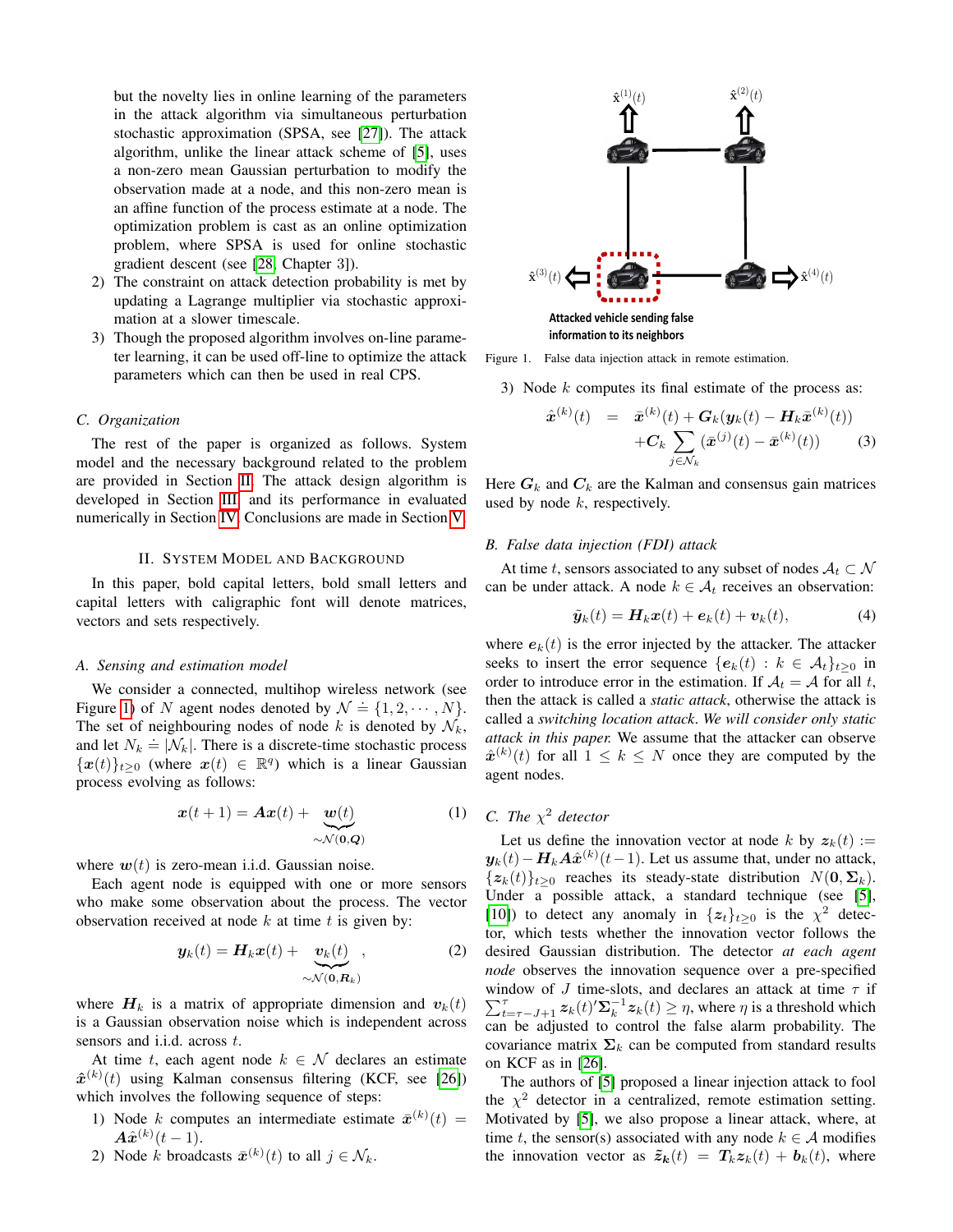$T_k$  is a square matrix and  $\mathbf{b}_k(t) \sim N(\boldsymbol{\mu}_k(\boldsymbol{\theta}^{(k)}(t-1)), \boldsymbol{S}_k)$ is independent Gaussian. The bias term  $\mu_k(\theta^{(k)}(t-1))$  is assumed to take a linear form  $\mu_k(\theta^{(k)}(t-1)) = M_k\theta^{(k)}(t-1)$  $1) + d_k$  for suitable matrices and vectors  $M_k$  and  $d_k$ . This is equivalent to modifying the observation vector to  $\tilde{\mathbf{y}}_{k}(t)$ . If  ${T_k, S_k, M_k, d_k}_{1 \leq k \leq N}$  is constant over time t, the attack is called stationary, else non-stationary.

# *D. The optimization problem*

The attacker seeks to steer the estimate as close as possible to some pre-defined value  $x^*$ , while keeping the attack detection probability per unit time under some constraint value  $\alpha$ . Note that, the probability of attack detection per unit time slot can be upper bounded as:

$$
P_d \leq \limsup_{T \to \infty} \frac{1}{T+1} \sum_{\tau=0}^T \sum_{k=1}^N \mathbb{P}(\sum_{t=\tau-J+1}^{\tau} \tilde{z}_k(t)'\Sigma_k^{-1}\tilde{z}_k(t) \geq \eta)
$$
  
\n
$$
\leq \limsup_{T \to \infty} \frac{1}{T+1} \sum_{\tau=0}^T \sum_{k=1}^N \frac{\mathbb{E}(\sum_{t=\tau-J+1}^{\tau} \tilde{z}_k(t)'\Sigma_k^{-1}\tilde{z}_k(t))}{\eta}
$$
  
\n
$$
= \frac{J}{\eta} \limsup_{T \to \infty} \frac{1}{T+1} \sum_{\tau=0}^T \sum_{k=1}^N \mathbb{E}(\tilde{z}_k(t)'\Sigma_k^{-1}\tilde{z}_k(t)) \qquad (5)
$$

where the first and second inequalities come from union bound and Markov inequality, respectively. Hence, the attacker seeks to solve the following constrained optimization problem:

$$
\min_{\{T_k, S_k, M_k, d_k\}_{k=1}^N} \limsup_{T \to \infty} \frac{1}{T+1} \sum_{t=0}^T \sum_{k=1}^N \mathbb{E} ||\hat{\boldsymbol{x}}^{(k)}(t) - \boldsymbol{x}^*||^2
$$
\ns.t.\n
$$
\limsup_{T \to \infty} \frac{1}{T+1} \sum_{t=0}^T \sum_{k=1}^N \mathbb{E}(\tilde{\boldsymbol{z}}_k(t)^\prime \boldsymbol{\Sigma}_k^{-1} \tilde{\boldsymbol{z}}_k(t)) \le \frac{\alpha \eta}{J}
$$
\n(CP)

This problem can be relaxed by a Lagrange multiplier  $\lambda$  to obtain the following unconstrained optimization problem:

$$
\min_{\{T_k, S_k, \mathcal{M}_k, \mathbf{d}_k\}_{k=1}^N} \quad \limsup_{T \to \infty} \frac{1}{T+1} \sum_{t=0}^T \sum_{k=1}^N \mathbb{E}(\|\hat{\boldsymbol{x}}^{(k)}(t) - \boldsymbol{x}^*\|^2 + \lambda \tilde{\boldsymbol{z}}_k(t') \mathbf{\Sigma}_k^{-1} \tilde{\boldsymbol{z}}_k(t)) \tag{UP}
$$

The following standard result tells us how to choose  $\lambda$ .

Proposition 1. *Let us consider* [\(CP\)](#page-2-1) *and its relaxed version* [\(UP\)](#page-2-2). If there exists  $a \lambda^* \geq 0$  and matrices  $\{T_k^*, S_k^*, M_k^*, d_k^* \}_{k=1}^N$  such that (i)  $\{T_k^*, S_k^*, M_k^*, d_k^* \}_{k=1}^N$  is *the optimal solution of* [\(UP\)](#page-2-2) *under*  $\lambda = \lambda^*$ *, and (ii) the tuple*  $(\{\bm{T}_k^*,\bm{S}_k^*,\bm{M}_k^*,\bm{d}_k^*\}_{k=1}^N,\lambda^*)$  *satisfies the constraint in* [\(CP\)](#page-2-1) with equality, then  $(\{\bm{T}_k^*,\bm{S}_k^*,\bm{M}_k^*,\bm{d}_k^*\}_{k=1}^N,\lambda^*)$  is an optimal *solution for* [\(CP\)](#page-2-1) *as well.*

#### III. ATTACK DESIGN

<span id="page-2-0"></span>We first analytically characterize the dynamics of the deviation  $(\hat{x}^{(k)}(t) - x^*)$  in presence of linear attack, which will be used in developing the attack design algorithm later.

Our proposed algorithm maintains iterates  $\{T_k(t), U_k(t), M_k(t), d_k(t)\}_{1\leq k\leq N}$  for  $\{T_k, U_k, M_k, d_k\}_{1 \leq k \leq N}$ , where  $U'_k U_k \doteq S_k$ . Let

$$
\mathcal{F}_{\tau} \quad \dot{=} \quad \sigma(\{\hat{\boldsymbol{x}}^{(k)}(t), \boldsymbol{y}_k(t), \boldsymbol{T}_k(t), \boldsymbol{U}_k(t), \boldsymbol{M}_k(t), \boldsymbol{d}_k(t), \boldsymbol{b}_k(t)\}_{1 \leq k \leq N}, \lambda(t) : 1 \leq t \leq \tau)
$$
\n
$$
(6)
$$

be a sigma algebra; this is the information available to the attacker at time  $(\tau + 1)$  before a new attack.

#### *A. Dynamics of deviation from target estimate*

Let us assume for the sake of analysis that the attacker uses constant  $T_k$  and  $S_k$  respectively, for all  $k \in \{1, 2, \dots, N\}.$ Under this attack:

$$
\hat{\mathbf{x}}^{(k)}(t) = \mathbf{A}\hat{\mathbf{x}}^{(k)}(t-1) + \mathbf{G}_k \tilde{\mathbf{z}}_k(t) + \mathbf{C}_k \sum_{j \in \mathcal{N}_k} (\bar{\mathbf{x}}^{(j)}(t) - \bar{\mathbf{x}}^{(k)}(t))
$$
\n
$$
= \mathbf{A}\hat{\mathbf{x}}^{(k)}(t-1) + \mathbf{G}_k(\mathbf{T}_k(\mathbf{y}_k(t) - \mathbf{H}_k \mathbf{A}\hat{\mathbf{x}}^{(k)}(t-1)) + \mathbf{b}_k(t))
$$
\n
$$
+ \mathbf{C}_k \mathbf{A} \sum_{j \in \mathcal{N}_k} (\hat{\mathbf{x}}^{(j)}(t-1) - \hat{\mathbf{x}}^{(k)}(t-1)) \tag{7}
$$

Let us define  $\theta^{(k)}(t) \doteq \hat{x}^{(k)}(t) - x^*$ . Let  $\tilde{\phi}(t) \doteq$ (x<sup>o</sup>) =  $\int_a^b$  (x<sup>o</sup>) =  $\int_a^b$  (v) =  $\int_a^b$  (v) =  $\int_a^b$  (x(t) =  $\int_a^b$  (x(t) =  $\int_a^b$  (x(t) =  $\int_a^b$  (x(t) =  $\int_a^b$  (x(t) =  $\int_a^b$  (x(t) =  $\int_a^b$  (x(t) =  $\int_a^b$  (x(t) =  $\int_a^b$  (x(t) =  $\int_a^b$  (x(t) =  $\int_a^b$  $\mathbb{E}(\boldsymbol{x}(t)|\mathcal{F}_t)$  which can be computed by a standard Kalman filter. Let  $\phi(t) \sim \mathcal{N}(\mathbf{0}, \mathbf{R}(t))$ , whose distribution can be computed by a standard Kalman filter. Hence, conditioned on  $\mathcal{F}_t$ , the distribution of  $\phi(t) = (x(t) - x^*)$  is  $\mathcal{N}(\hat{x}(t) - x^*, R(t))$ .

<span id="page-2-1"></span>
$$
\theta^{(k)}(t) = (A - G_k T_k H_k A) \hat{x}^{(k)}(t-1) \n+ G_k T_k \t\t y_k(t) + G_k b_k(t) \n= H_k A x(t-1) + H_k w(t-1) + v_k(t) \n+ C_k A \sum_{j \in \mathcal{N}_k} (\hat{x}^{(j)}(t-1) - \hat{x}^{(k)}(t-1)) - x^* \n= (A - G_k T_k H_k A) \theta^{(k)}(t-1) + G_k T_k H_k A \phi(t-1) \n+ C_k A \sum_{j \in \mathcal{N}_k} (\theta^{(j)}(t-1) - \theta^{(k)}(t-1)) - (I - A) x^* \n+ G_k T_k H_k w(t-1) + G_k b_k(t) + G_k T_k v_k(t) \n= (A - G_k T_k H_k A - N_k C_k A) \theta^{(k)}(t-1) \n+ C_k A \sum_{j \in \mathcal{N}_k} \theta^{(j)}(t-1) - (I - A) x^* + G_k T_k H_k A \phi(t-1) \n+ G_k T_k H_k w(t-1) + G_k b_k(t) + G_k T_k v_k(t)
$$
\n(8)

<span id="page-2-2"></span>Clearly,  $\mathbb{E}(|\theta^{(k)}(t)||^2|\mathcal{F}_{t-1})$  can be expressed as [\(9\)](#page-3-0). Note that, given  $\{\theta^{(k)}(t-1) : 1 \leq k \leq N\},\$ the function  $\sum_{k=1}^{N} \mathbb{E}(|\theta^{(k)}(t)||^2 | \mathcal{F}_{t-1})$  is quadratic in  $\{\boldsymbol{T_k}, \boldsymbol{U_k}, \boldsymbol{M_k}, \boldsymbol{d_k}\}_{1\leq k\leq N} .$ 

On the other hand, given  $\mathcal{F}_{t-1}$ ,  $x(t-1) \sim \mathcal{N}(\hat{x}(t-1))$ 1),  $R(t-1)$  where  $(\hat{x}(t-1), R(t-1))$  can be computed by a standard Kalman filter. Now,

$$
\tilde{\mathbf{z}}_k(t) = T_k \mathbf{z}_k(t) + \mathbf{b}_k(t) \n= T_k \mathbf{y}_k(t) - T_k \mathbf{H}_k \mathbf{A} \hat{\mathbf{x}}^{(k)}(t-1) + \mathbf{b}_k(t) \n= T_k (\mathbf{H}_k \mathbf{x}(t) + \mathbf{v}_k(t)) - T_k \mathbf{H}_k \mathbf{A} \hat{\mathbf{x}}^{(k)}(t-1) + \mathbf{b}_k(t) \n= T_k \mathbf{H}_k \mathbf{A} \mathbf{x}(t-1) + T_k \mathbf{H}_k \mathbf{w}(t-1) + T_k \mathbf{v}_k(t) \n- T_k \mathbf{H}_k \mathbf{A} \hat{\mathbf{x}}^{(k)}(t-1) + \mathbf{b}_k(t)
$$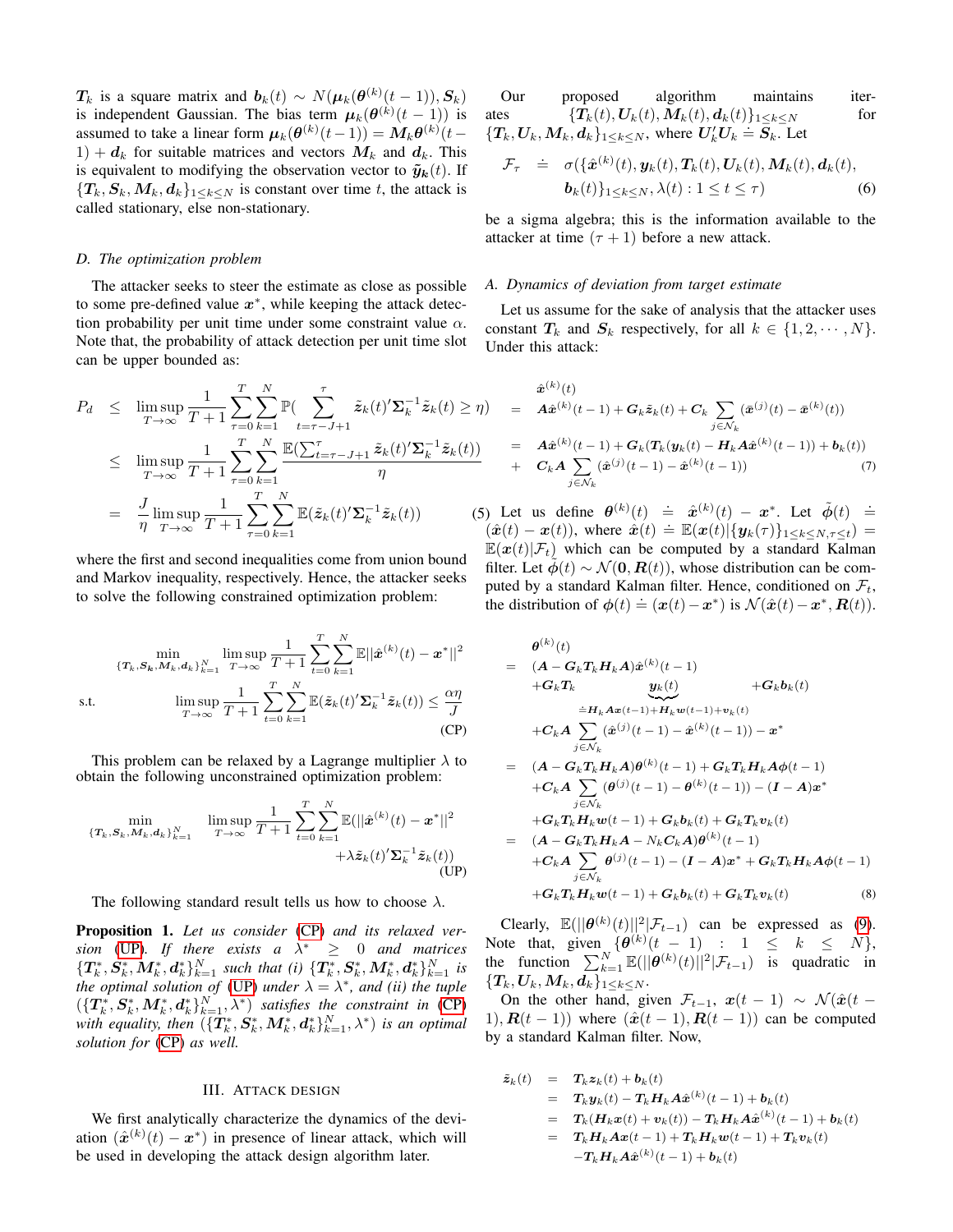<span id="page-3-0"></span>
$$
\mathbb{E}(||\theta^{(k)}(t)||^{2}|\mathcal{F}_{t-1}) = ||(A - G_{k}T_{k}H_{k}A - N_{k}C_{k}A)\theta^{(k)}(t-1) + C_{k}A \sum_{j \in \mathcal{N}_{k}} \theta^{(j)}(t-1) - (I - A)x^{*} + G_{k}(M_{k}\theta^{(k)}(t-1) + d_{k})||^{2}
$$
  
+Tr $(G_{k}T_{k}H_{k}QH'_{k}T'_{k}G'_{k} + G_{k}S_{k}G'_{k} + G_{k}T_{k}R_{k}T'_{k}G'_{k})$   
+2 $\Big((A - G_{k}T_{k}H_{k}A - N_{k}C_{k}A)\theta^{(k)}(t-1) + C_{k}A \sum_{j \in \mathcal{N}_{k}} \theta^{(j)}(t-1) - (I - A)x^{*} + G_{k}(M_{k}\theta^{(k)}(t-1) + d_{k}))\Big)'$   
 $G_{k}T_{k}H_{k}A \underbrace{\mathbb{E}(\phi(t-1)|\mathcal{F}_{t-1})}_{=\hat{\sigma}(t-1)-x^{*}} + \frac{\mathbb{E}(\vert [G_{k}T_{k}H_{k}A\phi(t-1)||^{2}|\mathcal{F}_{t-1})}{\mathbb{E}(\vert [G_{k}T_{k}H_{k}A\phi(t-1)]-x^{*})}\Big)A'H'_{k}T'_{k}G'_{k}\Big)$   
 $\mathbb{E}(\tilde{z}_{k}(t)'\Sigma_{k}^{-1}\tilde{z}_{k}(t)|\mathcal{F}_{t-1}) = \text{Tr}\Big(\Sigma_{k}^{-\frac{1}{2}}\Big(T_{k}H_{k}QH'_{k}T'_{k} + T_{k}R_{k}T'_{k} + S_{k} + T_{k}H_{k}AR(t-1)A'H'_{k}T'_{k} + |T_{k}H_{k}A\hat{\sigma}(t-1) - T_{k}H_{k}A\hat{\sigma}^{(k)}(t-1) + M_{k}\theta^{(k)}(t-1) + d_{k}\Big) \Big| \Sigma_{k}^{-\frac{1}{2}}\Big)$   
 $(10)$ 

<span id="page-3-1"></span>which, given  $\mathcal{F}_{t-1}$ , is distributed as  $\mathcal{N}(T_kH_kA\hat{x}(t-1) \bm{T}_{k} \bm{H}_{k} \bm{A} \hat{\bm{x}}^{(k)}(t-1) + \bm{M}_{k} \bm{\theta}^{(k)}(t-1) + \bm{d}_{k}, \bm{T}_{k} \bm{H}_{k} \bm{Q} \bm{H}'_{k} \bm{T}'_{k} +$  $T_k \mathbf{R}_k \mathbf{T}_k' + T_k \mathbf{H}_k \mathbf{A} \mathbf{R}(t - 1) \mathbf{A}' \mathbf{H}_k' \mathbf{T}_k' + S_k$ ). Hence,  $\mathbb{E}(\tilde{\mathbf{z}}_k(t) \mathbf{Z}_k^{-1} \tilde{\mathbf{z}}_k(t) | \mathcal{F}_{t-1})$  is given by [\(10\)](#page-3-1).

 $\sum_{k=1}^{N} \mathbb{E}(\tilde{\mathbf{z}}_k(t)'\mathbf{\Sigma}_k^{-1}\tilde{\mathbf{z}}_k(t)|\mathcal{F}_{t-1})$  is also quadratic in  $\{T_k, U_k, M_k, d_k\}_{1 \leq k \leq N}$ . In case of non-<br>stationary attack, these results will hold w.r.t. stationary attack, these results will hold w.r.t.  $\{T_k(t), U_k(t), M_k(t), d_k(t)\}_{1 \leq k \leq N}$ .

Hence, the function  $f_t({\lbrace T_k, U_k, M_k, d_k \rbrace}_{1 \leq k \leq N})$  $\stackrel{.}{=}$ Hence, the function  $f_t(\{\mathcal{T}_k, \mathbf{U}_k, \mathbf{M}_k, \mathbf{d}_k\}_{1 \leq k \leq N}) \doteq \sum_{j=1}^N \mathbb{E}(\|\boldsymbol{\theta}^{(j)}(t)\|^2 + \lambda(t-1)\tilde{\mathbf{z}}_k(t)'\boldsymbol{\Sigma}_k^{-1}\tilde{\mathbf{z}}_k(t)|\mathcal{F}_{t-1})$  is also quadratic in  $\{T_k, U_k, M_k, d_k\}_{1 \leq k \leq N}$ . We also note that, if  $T_k$  is fixed (e.g., the identity matrix), then the function  $f_t({U_k, M_k, d_k}_{1 \leq k \leq N})$  is convex in  ${U_k, M_k, d_k}_{1 \leq k \leq N}$ .

## <span id="page-3-2"></span>*B. The attack design algorithm*

In this subsection, we propose an *optimal linear attack algorithm for distributed CPS* (OLAAD). The OLAAD algorithm involves two-timescale stochastic approximation [\[29\]](#page-5-24), which is basically a stochastic gradient descent algorithm with a noisy gradient estimate; [\(UP\)](#page-2-2) is solved via SPSA in the faster timescale, and  $\lambda$  is updated in the slower timescale.

The algorithm requires three positive step size sequences  ${a(t)}_{t\geq0}$ ,  ${b(t)}_{t\geq0}$  and  ${c(t)}_{t\geq0}$  satisfying the following criteria: (i)  $\sum_{t=0}^{\infty} a(t) = \sum_{t=0}^{\infty} b(t) = \infty$ , (ii)  $\sum_{t=0}^{\infty} a^2(t) < \infty$ ,  $\sum_{t=0}^{\infty} b^2(t) < \infty$ , (iii)  $\lim_{t\to\infty} \frac{b(t)}{a(t)} = 0$ , (iv)  $\lim_{t\to\infty} c(t) = 0$ , and (v)  $\sum_{t=0}^{\infty} \frac{a^2(t)}{c^2(t)}$  $\frac{a^-(t)}{c^2(t)} < \infty$ . The first three conditions are standard requirements for two-timescale stochastic approximation. The fourth condition ensures that the gradient estimate is asymptotically unbiased, and the fifth condition is required for the convergence of SPSA.

# The OLAAD algorithm

**Input:**  $\{a(t)\}_{t\geq 0}, \{b(t)\}_{t\geq 0}, \{c(t)\}_{t\geq 0}, \alpha, \eta, J,$ **Initialization:**  $\overline{T_k(0)}, \overline{S_k(0)} = U'_k(0)U_k(0), M_k(0), d_k(0)$ for all  $k \in \mathcal{N}$ ,  $\lambda(0)$ 

For  $t = 1, 2, 3, \cdots$ :

1) For each  $1 \leq k \leq N$ , the attacker generates random matrices  $\mathbf{\Delta}^{(k)}(t)$ ,  $\mathbf{\Gamma}^{(k)}(t)$ ,  $\mathbf{\Pi}^{(k)}(t)$  and  $\boldsymbol{\beta}^{(k)}(t)$  having same dimensions as  $T_k(t-1)$ ,  $U_k(t-1)$ ,  $M_k(t-1)$ and  $d_k(t-1)$  respectively, whose entries are uniformly and independently chosen from the set  $\{-1, 1\}$ .

- 2) The attacker computes  $T_k^+ \doteq T_k(t-1) + c(t)\Delta^{(k)}(t)$ ,  $T_k^-$  =  $T_k(t-1) - c(t)\Delta^{(k)}(t), U_k^+$  =  $U_k(t \mathbf{U}_k = \mathbf{X}_k(x)$ <br>  $\mathbf{U}_k = (t)\mathbf{\Gamma}^{(k)}(t), \quad \mathbf{U}_k = \mathbf{U}_k(t-1) - c(t)\mathbf{\Gamma}^{(k)}(t),$  $M_k^+ \doteq M_k(t-1) + c(t) \Pi^{(k)}(t), \ M_k^- \doteq M_k(t-1)$ 1) – c(t) $\Pi^{(k)}(t)$ ,  $d_k^+ \doteq d_k(t-1) + c(t)\beta^{(k)}(t)$ ,  $d_k^- \doteq$  $d_k(t-1) - c(t)\beta^{(k)}(t)$ , for all  $1 \leq k \leq N$ . The matrices  $S_k^+ \doteq (U_k^+)' U_k^+$  and  $S_k^- \doteq (U_k^-)' U_k^-$  are computed.
- 3) The attacker computes:

$$
\kappa_t^+ \quad \doteq \quad \sum_{j=1}^N \mathbb{E}\bigg( (||\boldsymbol{\theta}^{(j)}(t)||^2 + \lambda(t-1)\tilde{\boldsymbol{z}}_j(t)' \boldsymbol{\Sigma}_j^{-1} \tilde{\boldsymbol{z}}_j(t) |\mathcal{F}_{t-1}, \{\boldsymbol{T}_k^+, \boldsymbol{S}_k^+, \boldsymbol{M}_k^+, \boldsymbol{d}_k^+\}_{1 \le k \le N} \bigg) \tag{11}
$$

using [\(9\)](#page-3-0) and [\(10\)](#page-3-1) under  $\{T_k^+, S_k^+, M_k^+, d_k^+\}_{1 \leq k \leq N}$ . The attacker computes  $\kappa_t^-$  in a similar way using  $\{T_k^-,S_k^-,M_k^-,d_k^-\}_{1\leq k\leq N}.$ 

4) The attacker updates each element  $(i, j)$  of  $T_k(t - 1)$ ,  $U_k(t-1)$ ,  $M_k(t-1)$  and  $d_k(t-1)$  for all  $1 \leq k \leq N$ as follows:

$$
T_k(t)(i,j) = T_k(t-1)(i,j) - a(t) \times \frac{(\kappa_t^+ - \kappa_t^-)}{2c(t)\Delta_{(i,j)}^{(k)}(t)}
$$
  
\n
$$
U_k(t)(i,j) = U_k(t-1)(i,j) - a(t) \times \frac{(\kappa_t^+ - \kappa_t^-)}{2c(t)\Gamma_{(i,j)}^{(k)}(t)}
$$
  
\n
$$
M_k(t)(i,j) = M_k(t-1)(i,j) - a(t) \times \frac{(\kappa_t^+ - \kappa_t^-)}{2c(t)\Pi_{(i,j)}^{(k)}(t)}
$$
  
\n
$$
d_k(t)(i,1) = d_k(t-1)(i,1) - a(t) \times \frac{(\kappa_t^+ - \kappa_t^-)}{2c(t)\beta_{(i,1)}^{(k)}(t)}
$$
  
\n(12)

The attacker computes  $S_k(t) \doteq (U_k(t))'U_k(t)$  for all  $1 \leq k \leq N$ .

- 5) The sensors make observations  $\{y_k(t)\}_{1\leq k\leq N}$ , which are accessed by the attacker.
- 6) The attacker calculates  $z_k(t) = y_k(t) H_k A \hat{x}^{(k)}(t-1)$ for all  $k \in \{1, 2, \cdots, N\}.$
- 7) The attacker calculates  $\tilde{z}_k(t) = T_k(t)z_k(t) + b_k(t)$  for all  $k \in \{1, 2, \cdots, N\}$ , where  $\bm{b}_k(t) \sim \mathcal{N}(\bm{M}_k(t)\bm{\theta}^{(k)}(t 1) + d_k(t), S_k(t)$  chosen independently of all other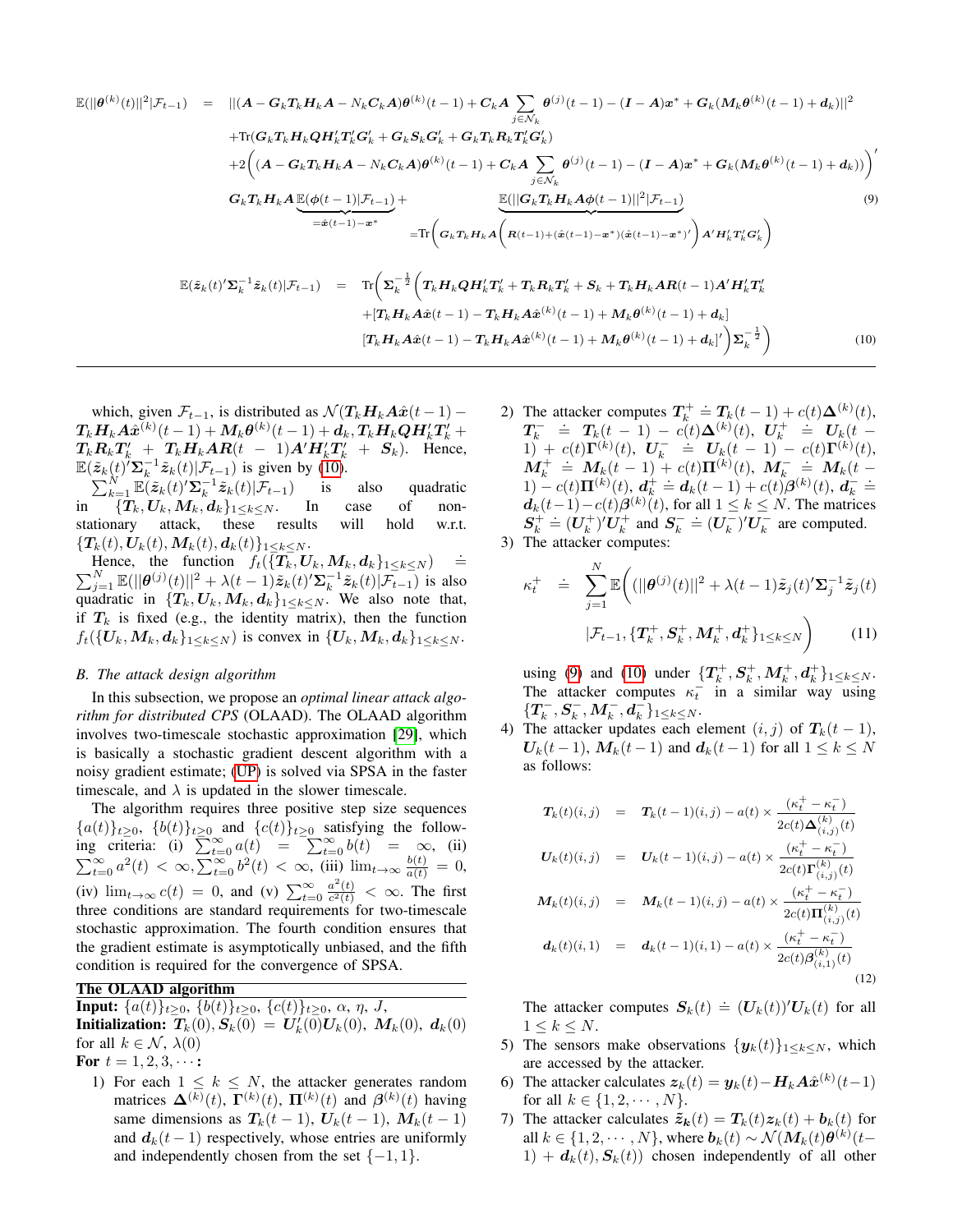variables. The observations are accordingly modified as  $\tilde{\mathbf{y}}_k(t) = \tilde{\mathbf{z}}_k(t) + \mathbf{H}_k \mathbf{A} \hat{\mathbf{x}}^{(k)}(t-1)$  and sent to the agent nodes.

8) The attacker updates the Lagrange multiplier as follows:

$$
\lambda(t) = \lambda(t-1) + b(t) \left(\sum_{k=1}^{N} \tilde{z}_k(t)' \Sigma_k^{-1} \tilde{z}_k(t) - \frac{\alpha \eta}{J}\right)
$$
(13)

9) The agent nodes compute the estimates locally, using [\(3\)](#page-1-2) and the modified  $\{\tilde{\boldsymbol{y}}_k(t)\}_{1\leq k\leq N}$ . The agent nodes broadcast their estimates to their neighbouring nodes.

#### end

Note that, if  ${T_k}_{1\leq k\leq N}$  is kept fixed, then the first update in step 4 of OLAAD is not required.

The OLAAD algorithm combines the online stochastic gradient descent (OSGD) algorithm of [\[28,](#page-5-23) Chapter 3] with two-timescale stochastic approximation of [\[29\]](#page-5-24). The  $\lambda(t)$ iterate is updated in the slower timescale to meet the constraint in [\(CP\)](#page-2-1). In the faster timescale, OSGD is used for solving [\(UP\)](#page-2-2). Since  $\lim_{t\to\infty} \frac{b(t)}{a(t)} = 0$ , the faster timescale iterates  $\{T_k(t), U_k(t), M_k(t), d_k(t)\}_{1 \leq k \leq N}$  view the slower timescale iterate  $\lambda(t)$  as quasi-static, while the  $\lambda(t)$  iteration finds the faster timescale iterates as almost equilibriated; as if, the faster timescale iterates are varied in an inner loop and the slower timescale iterate is varied in an outer loop. Note that, OLAAD has no guarantee of convergence to globally optimal solution in general.

## IV. NUMERICAL RESULTS

# <span id="page-4-2"></span>*A. Three agent nodes, scalar proces*

We consider a line topology with  $N = 3$  agent nodes. Process dimension  $q = 1$  and the observation dimension at each node is 2. The system parameters  $A, Q, \{R_k\}_{1 \leq k \leq 3}, \{H_k\}_{1 \leq k \leq 3}$  are chosen randomly. The KCF parameters  $\{G_k, C_k\}_{1 \leq k \leq 3}$  are computed using a tech-nique from [\[26\]](#page-5-21), and  $\{\mathbf\Sigma_k\}_{1 \leq k \leq 3}$  are computed by simulating the KCF under no attack.

For FDI attack, we set  $x^* = 5$ ,  $\alpha = 0.3$ ,  $\eta = 500$ ,  $J = 3, \ \lambda(0) = 7, \ a(t) = \frac{0.5}{t^{0.6}}, \ b(t) = \frac{0.5}{t^{0.9}}, \ c(t) = \frac{0.01}{t^{0.1}},$  $T_k(t) = I$  for all  $1 \leq k \leq 3$  and for all  $t \geq 1$ , simulated the performance of OLAAD for 1000000 iterations and evaluated its performance between 500000-th to 1000000-th iteration. However, motivated by the ADAM algorithm from [\[30\]](#page-5-25), we implemented an adaptive step size version of SGD with the basic step sizes being  $\{a(t), b(t)\}_{t\geq 1}$  $\{a(t), b(t)\}_{t\geq 1}$  $\{a(t), b(t)\}_{t\geq 1}$ , though gradient estimation was done via simultaneous perturbation using step size  $\{c(t)\}_{t\geq 1}$ . In all problem instances, deviation from  $x^*$ means the squared distance of  $x^{(k)}(t)$  from  $x^*$ , summed over nodes and averaged over time; similar definition applies to deviation from origin.

We simulated multiple problem instances for different sample paths; some results are tabulated below:

We notice that the attack detection probability is 0 because we consider a stronger constraint (upper bound to the actual attack detection probability) in our formulation. The attack

| Problem  | Attack      | Deviation  | Deviation   | Deviation   | Deviation   |
|----------|-------------|------------|-------------|-------------|-------------|
| instance | detection   | from $x^*$ | from $x^*$  | from origin | from origin |
|          | probability | under FDI  | (no attack) | under FDI   | (no attack) |
|          |             | 29.3367    | 75.3063     | 11.0587     | 0.3215      |
|          |             | 27.6588    | 75.4367     | 12.2885     | 0.4373      |
|          |             | 42.7055    | 75.3845     | 5.0898      | 0.4001      |

detection probability also depends on the system realization, and the values of  $\eta$  and J. For some other values of  $\eta$  and J and various system realizations, we obtained the following:

| Problem  | Attack      | Deviation  | Deviation   | Deviation   | Deviation   |  |  |
|----------|-------------|------------|-------------|-------------|-------------|--|--|
| instance | detection   | from $x^*$ | from $x^*$  | from origin | from origin |  |  |
|          | probability | under FDI  | (no attack) | under FDI   | (no attack) |  |  |
|          | 0.1190      | 70.8189    | 75.0383     | 0.2398      | 0.0014      |  |  |
|          | 0.0047      | 46.1039    | 75.2841     | 11.7185     | 0.3227      |  |  |
| Table I  |             |            |             |             |             |  |  |

$$
N=3, q=1
$$

We observe that OLAAD significantly reduces the deviation from  $x^* = 5$ , and increases the deviation from the origin which is the mean of  $x(t)$ . In all instances, constraint on attack detection probability is satisfied. This shows that OLAAD is a viable FDI attack scheme for distributed CPS.

#### *B. Five agent nodes, vector process*

Here we used the same setting as before, except that  $N = 5$ , process dimension  $q = 2$ ,  $x^* = [55]^T$ ,  $\alpha = 0.1$ ,  $\eta = 200$ ,  $J = 2, a(t) = \frac{0.05}{t^{0.6}}, b(t) = \frac{0.05}{t^{0.9}}$ . The results are tabulated next. It is to be noted that here also we observe the same pattern in results as seen for  $N = 3$ .

| Problem  | Attack               | <b>Deviation</b> | Deviation   | <b>Deviation</b> | Deviation   |
|----------|----------------------|------------------|-------------|------------------|-------------|
| instance | detection            | from $x^*$       | from $x^*$  | from origin      | from origin |
|          | probability          | under FDI        | (no attack) | under FDI        | (no attack) |
|          | 0.0025               | 29.0400          | 251.3088    | 135,2330         | 1.3124      |
| 2        |                      | 145.9975         | 252.0693    | 42.1946          | 2.0549      |
|          | $8.5 \times 10^{-5}$ | 22.6360          | 255.0649    | 177.5157         | 5.1584      |

However, it was also noticed across problem instances that, if the initial step size values  $a(1)$ ,  $b(1)$ ,  $c(1)$  are significant, then the iterated might be unstable due to high initial fluctuation; hence, the initial values of the step sizes need to be chosen carefully.

#### V. CONCLUSIONS

<span id="page-4-3"></span>In this paper, we have designed an optimal linear attack for distributed cyber-physical systems. The parameters of the attack scheme were learnt and optimized on-line. Numerical results demonstrated the efficacy of the proposed attack scheme. In future, we seek to extend this work for unknown process and observation dynamics and also prove convergence of the proposed algorithms.

#### **REFERENCES**

- <span id="page-4-0"></span>[1] Yilin Mo and Bruno Sinopoli. Secure control against replay attacks. In *Communication, Control, and Computing, 2009. Allerton 2009. 47th Annual Allerton Conference on*, pages 911–918. IEEE, 2009.
- <span id="page-4-1"></span>[2] Yilin Mo, Rohan Chabukswar, and Bruno Sinopoli. Detecting integrity attacks on scada systems. *IEEE Transactions on Control Systems Technology*, 22(4):1396–1407, 2014.

<span id="page-4-4"></span><sup>&</sup>lt;sup>1</sup>Note that, under ADAM, the conditions on step sizes in Section [III-B](#page-3-2) are not necessarily satisfied for all sample paths.